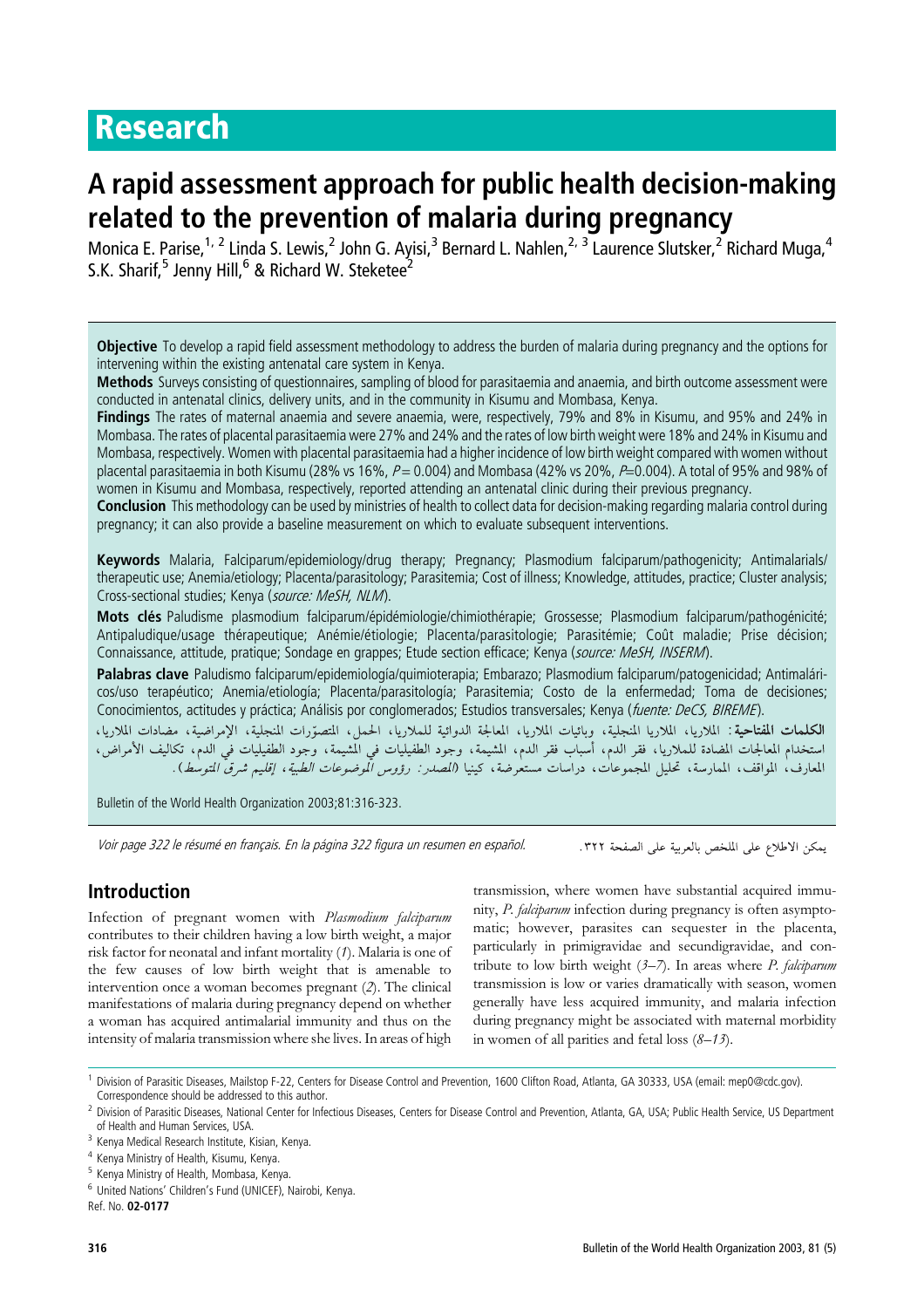WHO recommends that women in areas of high transmission in Africa receive intermittent preventive treatment with an effective antimalarial drug at regularly scheduled antenatal clinic visits after ''quickening'', i.e., when the pregnant woman feels fetal movement for the first time (14). Given that resources are scarce, health policy-makers must consider several issues before deciding to invest in malaria control programmes for pregnant women. First, the public health impact of malaria in pregnant women, and whether certain groups of pregnant women are at specific risk and need targeted interventions, must be understood. Second, an effective, safe, and practical antimalarial drug regimen must be identified. Third, an assessment of the ability to implement the intervention within the existing antenatal clinic system is needed. This information can be used to direct policy development and programme implementation and can provide a baseline measurement on which the impact of interventions can be evaluated.

Several studies have reported on the safety and efficacy of intermittent preventive treatment with sulfadoxine–pyrimethamine for preventing malaria during pregnancy (15–17). Here, we describe the development and testing of a rapid field assessment methodology to address the first and third decision-making steps — evaluating the extent of the problem of malaria in pregnant women and understanding the opportunities for intervention.

## Methods

### Development of rapid field assessment surveys and instruments

On the basis of previous experience in examining issues relevant to malaria during pregnancy (18, 19), we developed a set of simplified field surveys (Table 1).

#### Measuring the public health impact of malaria in pregnant women

We developed cross-sectional surveys to examine the prevalence of malaria in pregnant women during gestation and at delivery. Questionnaires assessed parity, demographic and socioeconomic information, alcohol and tobacco use, febrile illness, and use of antimalarial drugs during pregnancy. Finger-stick blood was examined for parasitaemia and haemoglobin levels, and axillary temperatures were measured. Blood smears were taken from the placenta and umbilical cord. Newly born infants were examined for clinical status and weighed within 24 hours of birth; their gestational age was determined by physical and neurological examination (20).

#### Assessing opportunities for intervention

The opportunities for providing antimalarial drugs to pregnant women might be affected by health care facility and client factors. Facility-dependent factors include the types of services offered in antenatal clinics, supplies of drugs, and health care worker practices. Client-dependent factors include the timing and frequency of visits to the antenatal clinic by the pregnant woman and her attitudes towards taking antimalarial drugs during pregnancy.

Facility-dependent factors were examined using surveys of equipment, supplies, and medications. Health care worker practices were assessed by interviewing supervisory health care workers and by directly observing encounters between pregnant women and health care workers at the facility over a period of approximately 1 week. Supervisory health care workers were asked for information on days and hours of clinic operation,

staffing patterns, and current recommendations and actual practices at their facility. The time that health care workers spent with their clients, how they prescribed or administered antimalarial drugs, and what instructions they gave to clients regarding use of antimalarial drugs were observed.

Client-dependent factors were assessed through exit interviews conducted at antenatal clinics and at delivery. Information was collected on demographics, parity, distance they lived from health facility, reasons for attending an antenatal clinic, antimalarial drug use during pregnancy, use of birth attendants, understanding of advice given by the health worker at that day's visit, and use of antenatal clinic and place of delivery during any previous pregnancy. Information on the total number of visits to the antenatal clinic during pregnancy was collected from the woman's antenatal card at delivery.

Because women attending an antenatal clinic might not be representative of all pregnant women in the area, a clustersample community survey of women regarding their knowledge, attitudes, and practices (KAP) about health care during pregnancy was performed. Before the KAP survey was begun, focus groups were conducted with women of childbearing age to identify issues that influence their health-seeking behaviours during pregnancy. The KAP survey collected information on demographics, parity, socioeconomic status, beliefs about malaria and the use of antimalarial drugs during pregnancy, antenatal clinic attendance, other sources of health care or advice, place of delivery, and fees charged at health care facilities. Reasons for attending or not attending the antenatal clinic unit were explored. When available, relevant antenatal clinic records were examined.

# Application of rapid field assessment surveys

## Sites

Malaria transmission in Kenya (approximately 98% is P. falciparum) (21) is highest from mid-April to June and varies in intensity across the country. Two districts in Kenya were chosen for the rapid field assessment because of their different ethnic populations with possible differences in health-seeking behaviour, different malaria transmission rates, and their geographic differences. The Kisumu district in western Kenya has very high malaria transmission, with adults experiencing 200–300 infective mosquito bites each year (22). Mombasa district (and parts of Kilifi and Kwale districts) is coastal and has low malaria transmission, with adults experiencing approximately 1–8 infective mosquito bites each year (23).

Studies were completed at five government-operated clinics in Kisumu district and at four clinics in Mombasa district, representing one antenatal clinic from each division of the district. Studies of delivery units were conducted in the main government-operated referral hospitals in Kisumu and Mombasa districts, and community surveys were conducted in villages throughout both districts.

#### Conduct of survey

Surveys were conducted during and shortly after the rainy season. Women were eligible for enrolment at an antenatal clinic if gestation was between 13 weeks and 34 weeks. Fewer than 5% of women in these districts make their first visit to an antenatal clinic in the first trimester (M. Parise, personal communication, 2001). Women with reported fever who had blood smears indicating the presence of asexual malaria parasites were treated with sulfadoxine–pyrimethamine (1500 mg sulfadoxine and 75 mg pyrimethamine).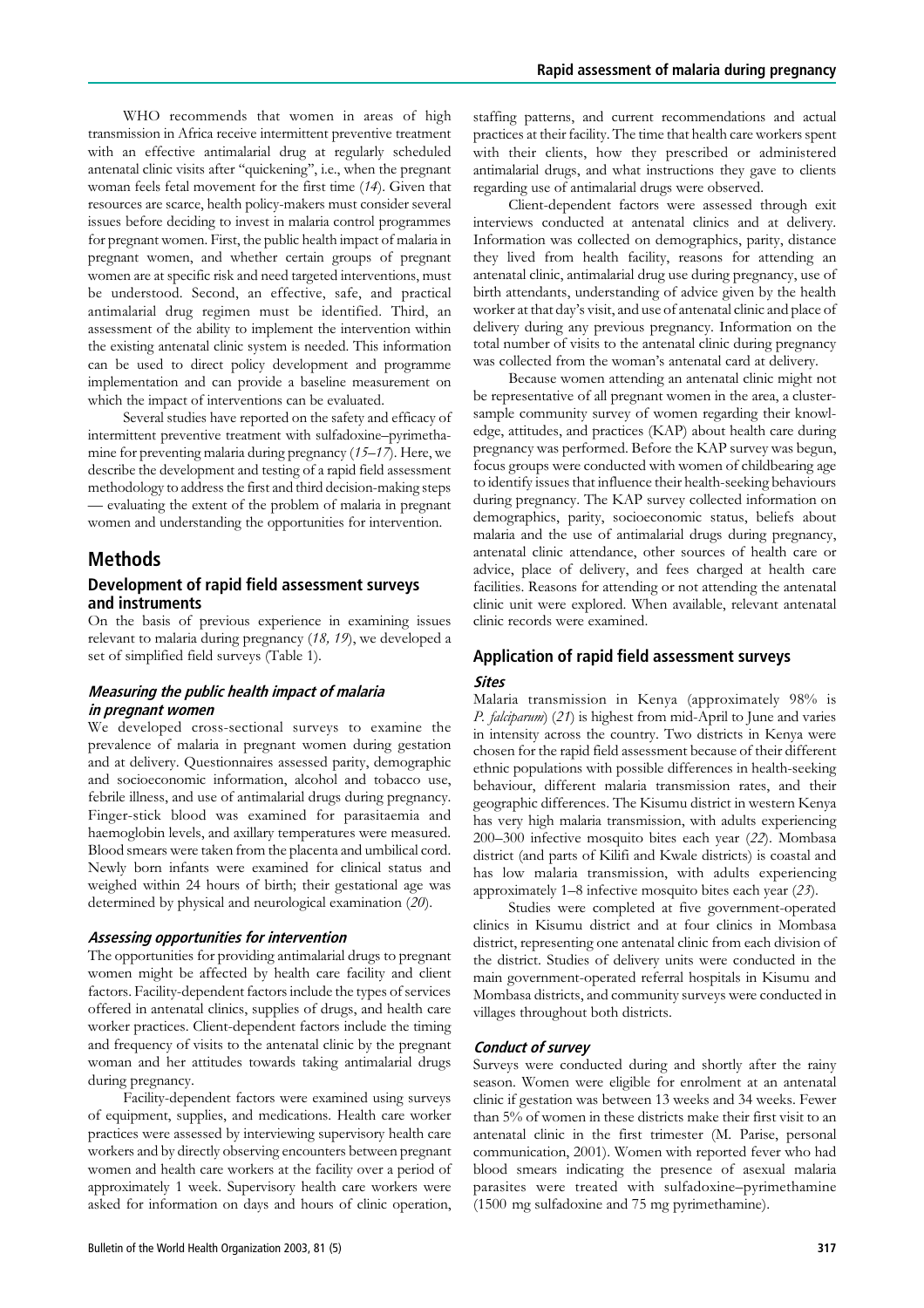| <b>Information collected</b>                   | <b>Antenatal clinics</b> |                    |                           |                          |                         |
|------------------------------------------------|--------------------------|--------------------|---------------------------|--------------------------|-------------------------|
|                                                | Parasitaemia<br>survey   | Exit<br>interviews | <b>Facility</b><br>survey | <b>Delivery</b><br>units | <b>KAP</b> <sup>a</sup> |
| Demographics, parity, and SES <sup>b</sup>     | Χ                        | X                  |                           | Χ                        | X                       |
| History of fever                               | Χ                        |                    |                           | X                        |                         |
| Use of antimalarial drugs                      | Χ                        | $\times$           |                           | X                        |                         |
| Distance travelled to facility                 |                          | X                  |                           |                          |                         |
| Attitudes regarding malaria and antenatal care |                          | X                  |                           |                          | Χ                       |
| Site of last delivery                          |                          | X                  |                           |                          | Χ                       |
| ANC attendance <sup>c</sup>                    |                          |                    |                           | X                        | Χ                       |
| Alternative health care                        |                          | X                  |                           |                          | Χ                       |
| Understanding of teaching                      |                          | Χ                  |                           |                          |                         |
| Fees paid for health care                      |                          |                    |                           | X                        | Χ                       |
| Axillary temperature                           | Χ                        |                    |                           |                          |                         |
| Haemoglobin                                    | X                        |                    |                           |                          |                         |
| Peripheral parasitaemia                        | X                        |                    |                           | X                        |                         |
| Placental parasitaemia                         |                          |                    |                           | X                        |                         |
| Birth weight and gestational age               |                          |                    |                           | X                        |                         |
| Equipment, supplies and drugs available        |                          |                    | X                         |                          |                         |
| ANC policies and practices <sup>c</sup>        |                          |                    | X                         |                          |                         |

#### Table 1. Information on women obtained for each of the components of the rapid assessment methodology

 $a^2$  KAP = community knowledge, attitudes, and practices survey.

 $<sup>b</sup>$  SES = socioeconomic status.</sup>

 $c$  ANC = antenatal clinic.

At each site, the KAP surveys were conducted in 30 clusters of seven women, each with households selected using the Expanded Programme on Immunization cluster sample survey methodology (24). In these households, all women of childbearing age who had delivered within the past five years were interviewed.

All women gave written informed consent. The study protocol was approved by human subjects review boards at the Kenya Medical Research Institute and the Centers for Disease Control and Prevention.

#### Laboratory investigations

Thick smears from peripheral, placental, or umbilical cord blood were stained with Giemsa and examined for Plasmodium parasites. Parasites and leukocytes were counted in the same fields until 300 leukocytes were counted. Parasite densities were calculated on the basis of an assumed leukocyte count of  $6000/\mu$ l of blood. A smear was considered negative if no parasites were seen in 200 fields. Haemoglobin levels were determined using a HemoCue<sup>®</sup> haemoglobin detection system (25).

#### **Definitions**

Parasitaemia (in peripheral, placental, or umbilical cord blood) was defined as the presence of asexual parasites in thick blood smears. Infants were considered to have a low birth weight if they weighed less than 2500 g and premature if they were born at less than 37 weeks' gestation. Anaemia, severe anaemia, and very severe anaemia in pregnant women were defined as haemoglobin levels of less than 11, 7, and 4 g/dl, respectively (26). Measured fever was considered an axillary temperature  $>37.5$  °C.

#### Statistical analysis

EpiInfo, SAS, and SUDAAN statistical software packages were used for data analysis. Differences between means were

tested using one-way analysis of variance, and differences between proportions were evaluated by the  $\chi^2$  or Fisher's exact tests. Cluster survey analytical methods, which adjust for correlation of data within clusters, were used for comparisons involving the KAP community survey data set. Statistical significance was achieved if  $P<0.05$ .

## Results

### Extent of malaria and its consequences

#### During pregnancy

The characteristics of pregnant women in the antenatal clinics are shown in Table 2. The prevalence of maternal peripheral parasitaemia was 51% and 40% in Kisumu and Mombasa, respectively (Table 3). In Kisumu, prevalence was highest in primigravidae followed by secundigravidae, whereas in Mombasa, rates varied little with parity. Parasite densities were low, with 80% and 69% of parasitaemic women in Kisumu and Mombasa, respectively, having fewer than  $2500$  parasites/ $\mu$ l of blood.

Most women who reported having fever during pregnancy had taken medication — most commonly antipyretics (55%) or chloroquine (35–40%). Among parasitaemic women in Kisumu and Mombasa, 79% and 50% gave a history of recent fever, respectively, and 57% and 50% of those reporting recent fever had peripheral parasitaemia, respectively.

In Kisumu, women with severe anaemia tended to be primigravidae and younger than women without severe anaemia (20.2 + 5.4 years vs  $23.2 + 5.7$  years, respectively;  $P = 0.012$ . In Mombasa, the highest rates of anaemia were seen in multigravidae  $(\geq 3$  pregnancies), although the parityspecific differences in Mombasa were not statistically significant. In Kisumu, the prevalence of anaemia was significantly higher among parasitaemic than aparasitaemic women (87% vs 70%, P=0.004). In Mombasa, the prevalence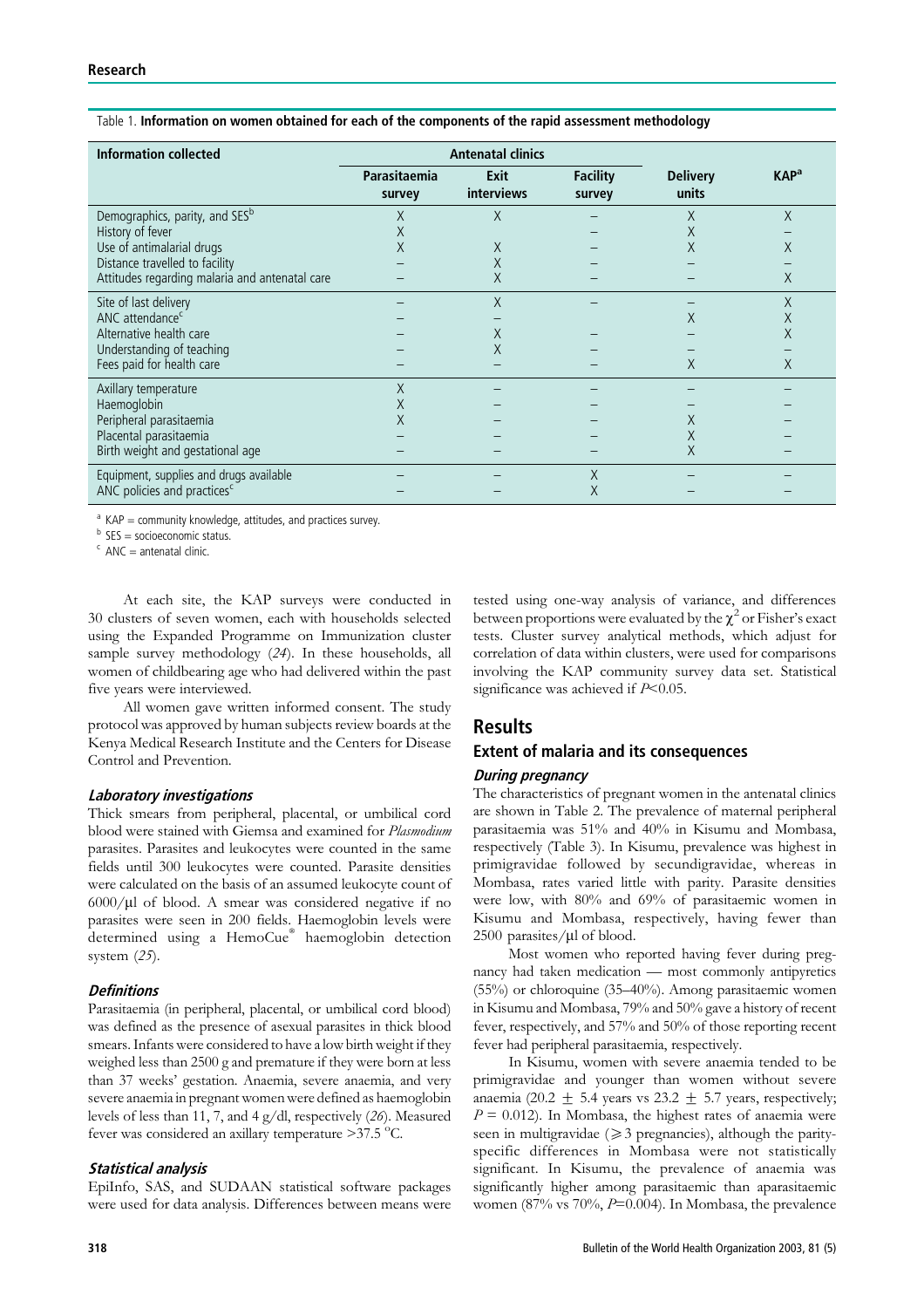Table 2. Characteristics of women attending antenatal clinics and participating in community surveys in Kisumu and Mombasa, Kenya

| Characteristic                                                                      | <b>Antenatal clinics</b>                     |                                                 | <b>Community surveys</b>                |                                        |  |
|-------------------------------------------------------------------------------------|----------------------------------------------|-------------------------------------------------|-----------------------------------------|----------------------------------------|--|
|                                                                                     | <b>Kisumu</b><br>$(n = 186)$                 | <b>Mombasa</b><br>$(n = 153)$                   | <b>Kisumu</b><br>$(n = 216)$            | <b>Mombasa</b><br>$(n = 231)$          |  |
| Age $\pm$ SD (years)                                                                | $23.0 + 5.7^a$                               | 22.4 $\pm$ 4.6 <sup>a</sup>                     | $26.9 + 7.3^{\circ}$                    | $26.0 + 5.9^a$                         |  |
| Parity<br>Primigravidae<br>Secundigravidae<br>Multigravidae ( $\geq$ 3 pregnancies) | 59 $(31.7)^{b}$<br>46(24.7)<br>81 $(43.5)^a$ | 58 (37.9)<br>37(24.2)<br>58 (37.9) <sup>a</sup> | 37(17.1)<br>33 (15.3)<br>146 $(67.6)^a$ | 47(20.3)<br>60(26.0)<br>124 $(53.7)^a$ |  |
| Married (%)                                                                         | 158 (84.9)                                   | 141 (92.2)                                      | 190 (88.0)                              | 209 (90.5)                             |  |
| SES (low/middle) <sup>c</sup>                                                       | 148 $(79.6)^a$                               | 144 (94.1)                                      | 204 $(94.4)^a$                          | 224 (97.0)                             |  |
| Education (completed primary school)                                                | 116 $(62.4)^a$                               | 84 $(54.9)^a$                                   | 110 $(50.9)^a$                          | 160 $(69.3)^a$                         |  |
| <b>Occupation</b><br>Housewife/farming<br>Informal business                         | 128 (68.8)<br>43 $(23.1)^a$                  | 136 $(88.9)^a$<br>$6(3.9)^a$                    | 138 (63.9)<br>71 $(32.9)^a$             | $158(68.4)^a$<br>$60(26.0)^a$          |  |

 $a$  Denotes statistically significant differences ( $P<0.05$ ) between the antenatal clinic and community survey populations within a given study site.

**b** Figures in parentheses are percentages.

 $\epsilon$  SES = socioeconomic status, measured on the basis of house construction (18, 27).

of anaemia was 98% and 93% among parasitaemic and aparasitaemic women, respectively  $(P = 0.14)$ .

#### At delivery

The overall prevalences of maternal peripheral and placental parasitaemia were similar in Kisumu and Mombasa (Table 4). The highest rates of premature delivery occurred in primigravidae. Women with placental parasitaemia had a higher incidence of low birth weight compared with aparasitaemic women in both Kisumu (28% vs  $16\%$ ,  $P = 0.004$ ) and Mombasa (42% vs 20%,  $P = 0.004$ ). In Mombasa, women delivering with either peripheral or placental parasitaemia were more likely than aparasitaemic women to deliver a premature infant (27% vs 9%,  $P = 0.003$ ; and 23% vs 9%,  $P = 0.005$  for peripheral and placental parasitaemia, respectively). Parasitaemia at delivery was not associated with premature delivery in Kisumu.

## Opportunities for malaria interventions during pregnancy

#### Facility-dependent factors

All of the antenatal clinics evaluated were in operation 5 days per week and were scheduled to be open for 7–9 hours per day. The clinics were commonly staffed by nurses, nurse midwives, and clinical officers. In Kisumu and Mombasa, respectively, 50% and 25% of antenatal clinics employed a laboratory technician and 20% and 75% held a health education class for women on the day of our evaluation.

Tetanus toxoid, chloroquine, and a microscope were often present in antenatal clinics, but other medications and supplies were often lacking (Fig. 1). Although certain services (e.g. measurement of uterine size) were performed consistently, others such as dispensing or prescribing medications, were provided for fewer than one-third of women (Fig. 2). In Kisumu and Mombasa, women spent a total of  $107 + 66$  min and  $112 \pm 65$  min, respectively, in an antenatal clinic from the time they arrived at the clinic until the time they completed their visit with the health care worker; approximately  $17 +$ 20 min and  $13 \pm 11$  min of this time, respectively, were spent with a health care worker.

#### Client-dependent factors

Approximately 70 women participated in exit interviews at the Kisumu and Mombasa antenatal clinic sites; about 60% of women at both sites walked to the antenatal clinic, a trip that averaged 34–45 min but which in some cases took up to 3 hours. Reasons cited for attending the clinic include health benefits for both mother and child and to receive medications. On the days of our visit, 24% and 1% of women received medications in antenatal clinics in Kisumu and Mombasa, respectively. Women delivering in hospital typically made their first visit to the clinic at 25–27 weeks gestation; women in Kisumu and Mombasa made 4.6  $\pm$  2.2 and 4.9  $\pm$  2.4 visits, respectively.

The KAP surveys (Table 2 and Table 5) showed that, although most women believed that malaria was a problem during pregnancy, 74% also believed that antimalarial drugs could be harmful to a pregnant woman or her fetus. Major reasons the women gave for not delivering in a facility included being in labour and being unable to reach a facility in time, especially at night. In Kisumu and Mombasa, 30% and 66% of high-risk women, respectively, defined as primigravidae and grand multigravidae (more than five previous pregnancies), had delivered their previous child in a health care facility.

## **Discussion**

We developed a rapid survey methodology for assessing the burden of malaria during pregnancy and the opportunities for intervention. We applied these methods in two areas of Kenya to obtain a range of representative data that might direct local programme modifications. At each site, the assessment took 6– 8 weeks, required eight interviewers, and cost US\$ 4000–6000.

On the basis of experience, we suggest that the inclusion of three to five antenatal clinics and one to three delivery units, chosen so as to be geographically and demographically representative, are both adequate and feasible for a districtwide evaluation. Sample sizes are calculated to estimate prevalence within a selected level of confidence (e.g. approximately  $\pm 10\%$ ). Additionally, programmes might elect to calculate a sample size that is adequate for detecting a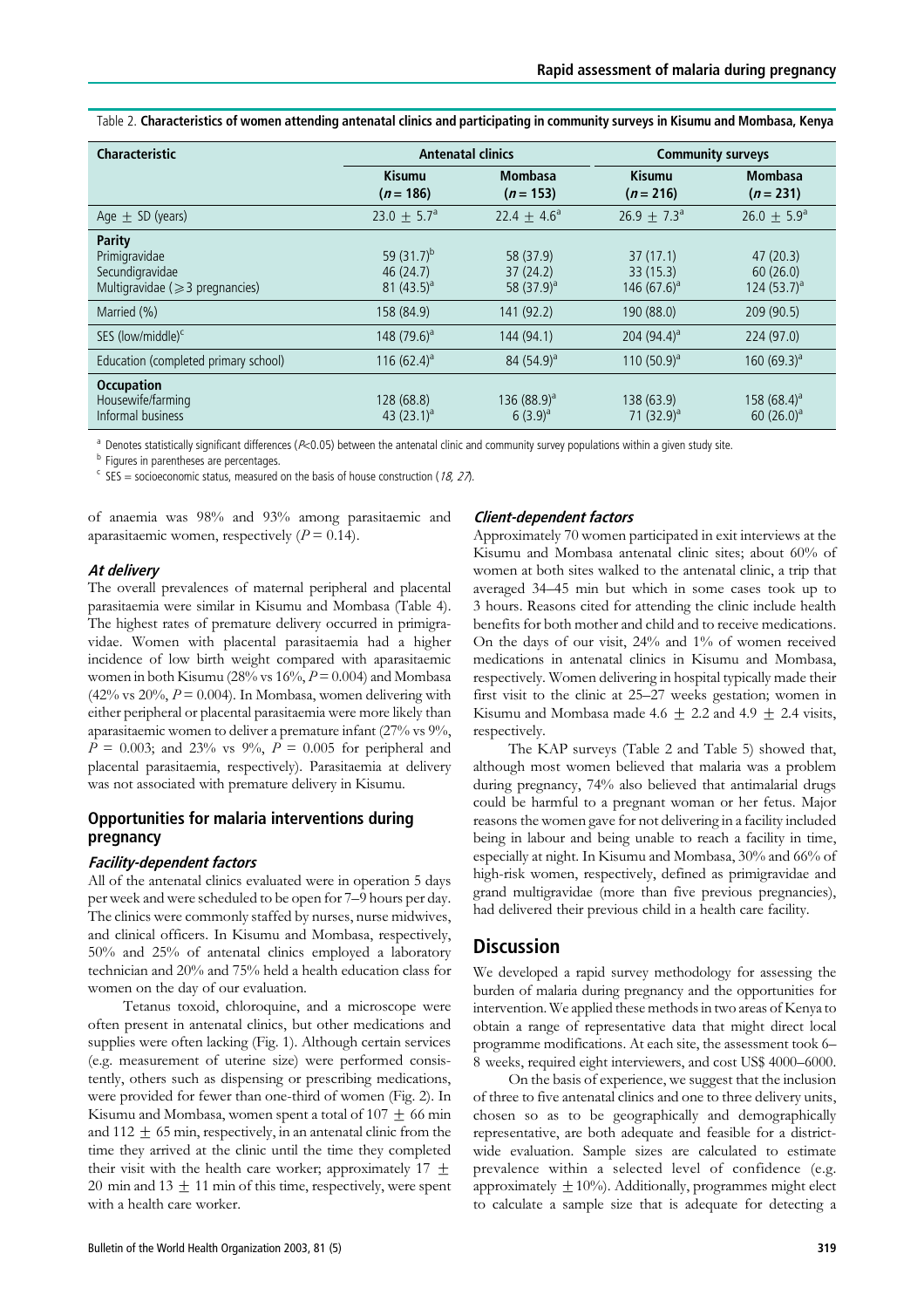| Table 3. Malaria and anaemia in pregnant women attending |
|----------------------------------------------------------|
| antenatal clinics in Kisumu and Mombasa, Kenya           |

| Characteristic                                                                                                                     | <b>Study site</b>                                             |                                                                         |
|------------------------------------------------------------------------------------------------------------------------------------|---------------------------------------------------------------|-------------------------------------------------------------------------|
|                                                                                                                                    | <b>Kisumu</b><br>$(n = 186)$                                  | <b>Mombasa</b><br>$(n = 153)$                                           |
| Parasitaemia<br>Overall<br>Primigravidae<br>Secundigravidae<br>Multigravidae ( $\geqslant$ 3 pregnancies)                          | 95 $(51.1)^a$<br>41/59 (69.5)<br>21/46 (45.7)<br>22/81 (40.7) | 62 (40.5)<br>24/58 (41.4)<br>14/37 (37.8)<br>24/58 (41.4)               |
| Reported fever during pregnancy                                                                                                    | 149(80.1)                                                     | 119 (77.8)                                                              |
| Reported fever within week before enrolment 130 (69.9)                                                                             |                                                               | 62 (40.5)                                                               |
| Documented fever                                                                                                                   | 4(2.2)                                                        | 8(5.2)                                                                  |
| Mean haemoglobin $\pm$ SD (g/dl)<br>Parasitaemic <sup>c</sup><br>Aparasitaemic                                                     | $9.6 + 1.7$<br>$9.2 \pm 2.6$<br>$10.1 \pm 2.9$                | $8.1 + 1.8$<br>$7.8 + 2.1$<br>$8.3 + 4.0$                               |
| Anaemia (Hb<11 g/dl) <sup>b</sup><br>Overall<br>Primigravidae<br>Secundigravidae<br>Multigravidae (≥3 pregnancies)                 | 147 (79.0)<br>52/59 (88.1)<br>63/81 (77.8)                    | 146 (95.4)<br>55/58 (94.8)<br>32/46 (69.6) 34/37 (91.9)<br>57/58 (98.3) |
| Severe anaemia (Hb<7 g/dl) $\text{C}$<br>Overall<br>Primigravidae<br>Secundigravidae<br>Multigravidae ( $\geqslant$ 3 pregnancies) | 14(7.5)<br>9/59(15.3)<br>1/46(2.2)<br>4/81(4.9)               | 36(23.5)<br>15/58 (25.9)<br>5/37(13.5)<br>16/58 (27.6)                  |
| Very severe anaemia (% with $Hb<4$ g/dl) <sup>c</sup>                                                                              | 0(0.0)                                                        | 5(3.3)                                                                  |

<sup>a</sup> Figures in parentheses are percentages.

<sup>b</sup> Significant difference between mean haemoglobin in parasitaemic compared with aparasitaemic women in Kisumu ( $P<0.001$ ) and Mombasa ( $P=0.018$ ).<br><sup>c</sup> Hb = haemoglobin.

significant difference before and after an intervention. Different programmes can incorporate the part(s) of the methodology that are most appropriate to their situation. For example, if a recent Demographic and Health Survey has been completed, information on antenatal care coverage might already be available and might not need to be collected in a KAP survey.

Despite greatly different entomological inoculation rates (EIRs), the epidemiology of malaria during pregnancy was found to be similar in the two study sites. The high parasitaemia rates in Mombasa show that placental infection can still be substantial, even at relatively low EIRs. In an area of The Gambia with seasonal transmission (with EIR =  $20-30$ ) (28), high rates of placental parasitaemia (46%) were also noted (29). Our findings are consistent with reports of similar prevalences of P. falciparum parasitaemia across a wide range of EIRs in Africa (30). Thus, EIRs do not appear to be a good surrogate marker for the extent of the need for antimalarial interventions during pregnancy. Since this study, we have conducted an assessment in areas of even lower transmission and found placental parasitaemia rates of 2.5% and 6.5% in Ethiopia in areas with unstable and stable transmission, respectively. In this instance, we did not recommend intermittent preventive treatment (M. Parise, personal communication, 2003). These findings highlight the need for interventions to prevent malaria during pregnancy in a wide range of transmission areas, but also suggest that intermittent preventive treatment is not indicated

Table 4. Parasitaemia and birth outcomes in women delivering in health facilities in Kisumu and Mombasa, Kenya

| <b>Characteristic</b>                                 | <b>Study site</b>            |                               |  |
|-------------------------------------------------------|------------------------------|-------------------------------|--|
|                                                       | <b>Kisumu</b><br>$(n = 505)$ | <b>Mombasa</b><br>$(n = 222)$ |  |
| Peripheral parasitaemia                               |                              |                               |  |
| Overall                                               | $137(27.1)^a$                | 54/220 (24.5)                 |  |
| Primigravidae                                         | 69/183 (37.7)                | 27/88 (30.7)                  |  |
| Secundigravidae                                       | 37/108 (34.3)                | 12/53 (22.6)                  |  |
| Multigravidae (≥3 pregnancies)                        | 29/205 (14.1)                | 15/79 (19.0)                  |  |
| Placental parasitaemia                                |                              |                               |  |
| Overall                                               | 120 (23.8)                   | 43/221 (19.5)                 |  |
| Primigravidae                                         | 63/180 (35.0)                | 24/88 (27.3)                  |  |
| Secundigravidae                                       | 31/109 (28.4)                | 9/53(17.0)                    |  |
| Multigravidae (≥3 pregnancies)                        | 23/202 (11.4)                | 10/80 (12.5)                  |  |
| Umbilical cord parasitaemia                           | 19(3.8)                      | 11(5.0)                       |  |
| Reported fever during pregnancy                       | 331 (65.5)                   | 154 (69.4)                    |  |
| Reported fever within last 2 weeks<br>before delivery | 221 (43.8)                   | 64 (28.8)                     |  |
| Singleton birth weight $\pm$ SD(g) <sup>b</sup>       | $2911 + 479$                 | $2849 + 537$                  |  |
| With placental parasitaemia                           | $2751 + 474$                 | $2596 + 440$                  |  |
| Without placental parasitaemia                        | $2954 + 469$                 | $2919 + 525$                  |  |
| Low birth weight                                      |                              |                               |  |
| Overall                                               | 85/467 (18.2) 53/216 (24.5)  |                               |  |
| Primigravidae                                         | 41/177 (23.2)                | 29/86 (33.7)                  |  |
| Secundigravidae                                       | 21/106 (19.8)                | 12/52 (23.1)                  |  |
| Multigravidae (≥3 pregnancies)                        | 23/184 (12.5)                | 12/78 (15.4)                  |  |
| <b>Stillbirths</b>                                    | 13(2.5)                      | 2(0.9)                        |  |
| Premature delivery (<37 weeks)                        | 49 (9.7)                     | 28 (12.6)                     |  |
| Maternal deaths                                       | 0                            | 0                             |  |

<sup>a</sup> Figures in parentheses indicate percentages.

Significant difference between singleton mean birth weight in infants born to mothers with and without placental parasitaemia in Kisumu ( $P<0.001$ ) and Mombasa (P<0.001).

in all areas. They also suggest that countries with varying transmission patterns do not necessarily need to conduct assessments in many districts— a few sites might be sufficient. The assessment might be more useful in determining the impact of interventions in areas of high transmission, rather simply than to indicate the burden of disease.

Anaemia was a problem in both sites and the strikingly high prevalence of severe anaemia in Mombasa is especially of concern. Despite slightly higher prevalences of peripheral parasitaemia in antenatal clinics in Kisumu, the rates of severe anaemia were threefold higher in Mombasa. This study was not designed to identify the etiologies of maternal anaemia, but hookworm is known to be highly prevalent on the Kenyan coast (31, 32) and might have contributed to the high anaemia rate there. In other investigations, we found a hookworm prevalence of 15% among pregnant women in Bungoma district, a neighboring district to Kisumu (33).

Febrile case management is not an optimal strategy for preventing malaria-associated low birth weight in areas of high malaria transmission. Although recent fever was associated with placental parasitaemia, substantial numbers of women with placental parasitaemia will not be identified if fever history is used to predict parasitaemia. Approximately 25–30% of infected women reported no fever at any time during their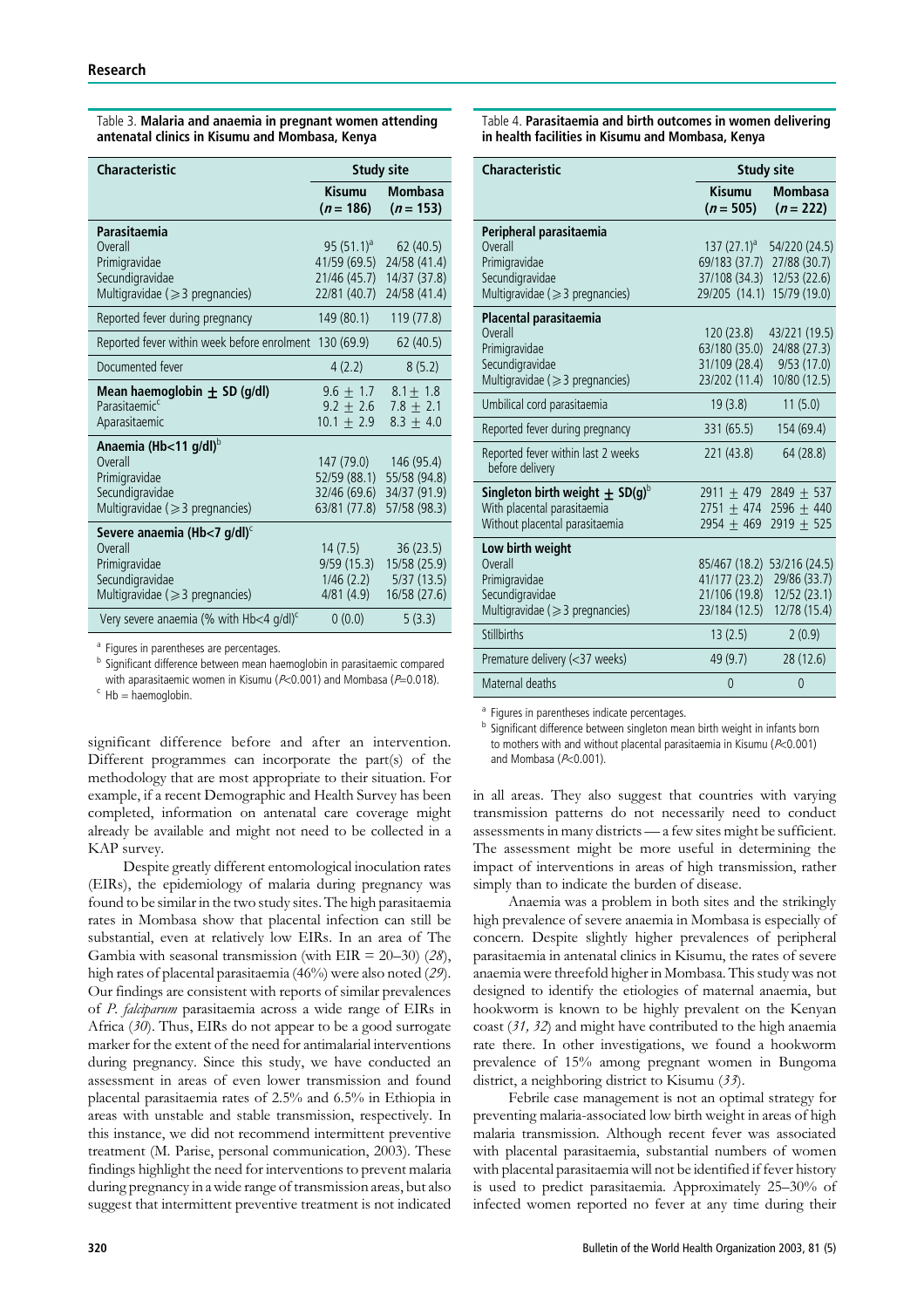

#### Fig. 1. Availability of medications and supplies in antenatal clinics in Kisumu and Mombasa, Kenya

pregnancy — and would not be receiving treatment if the decision to treat was based on symptoms.

Shortages of medications and supplies were common and contributed to missed opportunities to provide interventions at the antenatal clinics. At the time of this study Kenya did not have an active programme for the administration of antimalarial drugs for preventing malaria during pregnancy, and thus women were not receiving them in the clinics. Less than one-third of women received haematinics or individual health education, although some health centres held health education classes. Group health instruction would take less time than individual instruction and would therefore be an advantage in an understaffed system, but it could lead to some women missing important topics because class topics usually rotate.

Many women believed that malaria was a problem for pregnant women that could be prevented with medications; however, the concerns expressed about the safety of antimalarial drugs during pregnancy will need to be addressed. Although pregnant women frequently walked for more than 30 min to get to an antenatal clinic, and despite the incomplete delivery of an essential package of antenatal services, they still saw benefit in attending the clinic and made several visits.

As we have gained experience in implementing this methodology, we have observed several ways in which it might be improved. Focus groups and in-depth interviews among women who are recently or currently pregnant, health care workers, as well as among men or husbands in certain areas (depending on cultural norms), might complement KAP survey data. Consideration should be given to collection of data at nongovernmental as well as governmental sites, especially in localities where a substantial portion of women obtain care at nongovernmental sites. In addition, the assessment could be limited to singleton births for collection of delivery data. In settings where the antenatal clinic system is less developed or where the use rate of these clinics is lower than we observed in Kenya, relevant data need to be collected in alternative sites, such as through the traditional birth attendant system. The collection of clinical data (parasitaemia, anaemia, low birth





weight) during the season of high malaria transmission is optimal so that data obtained are comparable and the impact of subsequent interventions can be best evaluated. Finally, because peripheral parasitaemia tends to clear within hours to days after delivery (34), peripheral parasitaemia at delivery is best evaluated before delivery.

Kenya has recently adopted a new malaria prevention strategy, which is to administer intermittent preventive treatment with sulfadoxine–pyrimethamine to all pregnant women in malarious districts in the country  $(35)$ . The findings from our study support wide implementation of the policy. Administering intermittent doses of sulfadoxine–pyrimethamine within the clinic  $(15-17)$  (under the observation of a health care worker) will be feasible. This methodology can be used by other countries or localities to provide information to ministries of health with data to formulate policy decisions related to malaria prevention in pregnant women. *n*

#### Acknowledgements

This paper is published with the permission of the Director, Kenya Medical Research Institute. We thank Margarette Kolczak for assistance with statistical analysis and Todd Mercer for assistance in preparing the manuscript. The support of the Kenya Ministry of Health in Kisumu and Mombasa Districts, UNICEF Kenya Country Office, and CDC/KEMRI field, office and laboratory staff is greatly appreciated.

This work was supported by the United States Agency for International Development through the Health and Human Resources Analysis for Africa (HHRAA) Project through a Participating Agency Service Agreement (PASA number AOT-0483-P-HI-2171) and by UNICEF Kenya Country Office

The use of trade names is for identification only and does not imply endorsement by the Public Health Service or the US Department of Health and Human Services.

#### Conflicts of interest: none declared.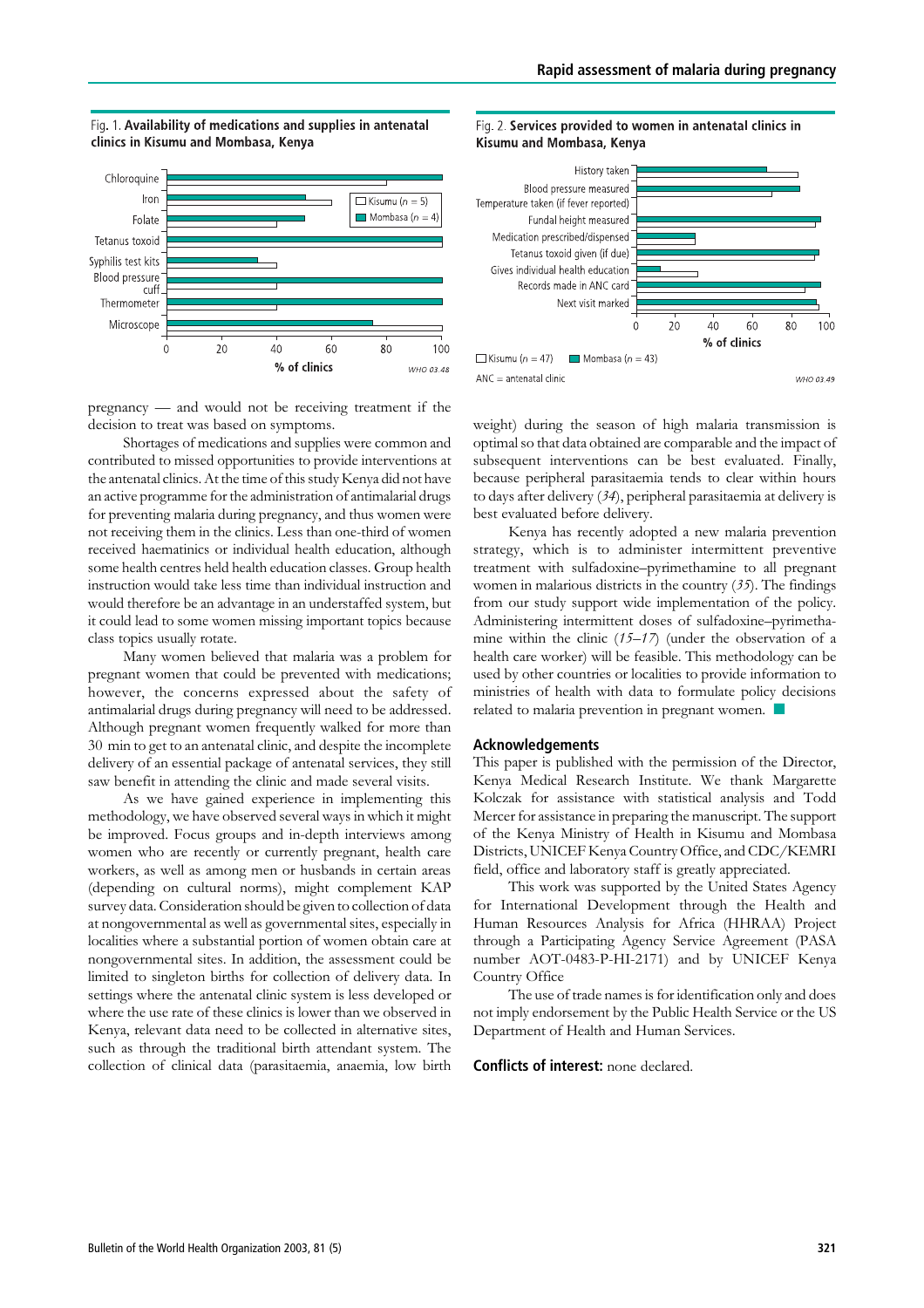## **Résumé**

## Méthode d'évaluation rapide utilisable pour la prise de décision par les organismes de santé publique en vue de la prévention du paludisme pendant la grossesse

Objectif Elaborer une méthodologie d'évaluation rapide sur le terrain pour examiner la charge représentée par le paludisme pendant la grossesse et les options d'intervention dans le cadre du système existant de soins anténatals au Kenya.

Méthodes Des enquêtes avec questionnaires, prélèvements de sang pour la recherche de la parasitémie et de l'anémie et évaluation de l'issue de la grossesse ont été réalisées dans des dispensaires de soins anténatals, dans des maternités et dans la communauté à Kisumu et Mombasa (Kenya).

Résultats Les taux d'anémie et d'anémie sévère chez la mère étaient respectivement de 79 % et 8 % à Kisumu et de 95 % et 24 % à Mombasa. Les taux de parasitémie placentaire étaient de 27 % et 24 % et les taux de faible poids de naissance étaient de

18 % et 2 % a` Kisumu et Mombasa respectivement. Chez les enfants dont la mère présentait une parasitémie placentaire, l'incidence du faible poids de naissance était accrue par rapport à ceux dont la mère ne présentait pas de parasitémie, à Kisumu (28 % contre 16 %,  $p = 0.004$ ) comme à Mombasa (42 % contre 20 %,  $p = 0.004$ ). Au total, 95 % des femmes ont indiqué avoir fréquenté un dispensaire de soins anténatals au cours de leur précédente grossesse à Kisumu et 98 % à Mombasa.

Conclusion Cette méthodologie peut être utilisée par les ministères de la santé pour recueillir des données en vue de la prise de décision concernant la lutte contre le paludisme pendant la grossesse ; elle peut également fournir des données de référence qui serviront à évaluer de futures interventions.

### Resumen

## Método de evaluación rápida para la adopción de decisiones de salud pública en relación con la prevención del paludismo durante el embarazo

Objetivo Desarrollar un método de evaluación rápida sobre el terreno para hacer frente a la carga de paludismo durante el embarazo y determinar las opciones de intervención dentro del sistema de atención prenatal existente en Kenya.

Métodos Se llevaron a cabo encuestas en una serie de consultorios de atención prenatal, en unidades de parto y en las comunidades de Kisumu y Mombasa (Kenya); las encuestas se basaron en cuestionarios, análisis de muestras de sangre para determinar la parasitemia y la anemia, y evaluaciones del resultado de los partos. Resultados Las tasas de anemia materna y anemia grave, fueron, respectivamente, del 79% y el 8% en Kisumu, y del 95% y el 24% en Mombasa. Las tasas de parasitemia placentaria fueron del 27% y el 24%, y las tasas de bajo peso al nacer, del 18% y el 24% en

Kisumu y Mombasa, respectivamente. La incidencia de nacimientos de niños con bajo peso fue mayor entre las mujeres con parasitemia placentaria que entre las mujeres sin parasitemia placentaria, tanto en Kisumu (28% frente a 16%,  $P = 0.004$ ) como en Mombasa (42% frente a 20%,  $P = 0.004$ ). En total el 95% y el 98% de las mujeres de Kisumu y Mombasa, respectivamente, declararon haber acudido a un consultorio de atención prenatal durante su embarazo anterior.

Conclusión Esta metodología puede ser utilizada por los ministerios de salud para reunir datos de valor decisional en la lucha contra el paludismo durante el embarazo, y puede proporcionar además unos valores de referencia para evaluar las intervenciones posteriores.

# ملخص

## أسلوب للتقييم السريع لائْخاذ القرارات الصحية العمومية المتعلقة بالوقاية من الملاريا أثناء الحمل

معدلات حدوث لانخفاض وزن الولدان (٢٨٪) وهو معدل أعلى من معدل حدوثه لدى النساء اللاتي لم يكن لديهن طفيليات في الدم المشيمي (١٦٪) وكانت قيمة الاحتمال ً ٤٠.٠. أما في مومباسا فقد كان لدى<br>النساء اللاتي وُجد لديهن طفيليات في الدم المشيمي معدلات حدوث لانخفاض وَّزن الولدان (٤٢٪) وهو معدل أُعلى منَّ معدل حدوثه لدى النساء اللاتي لم يكن لديهن طفيليات في الدم المشيمي (٢٠٪) وكانت قيمة الاحتمال ٢٠٠٤, ..<br>الاحتمال ٢٠٠٤, .. وكان المجموع من النساء ٩٥٪ في كيسوما و٩٨٪ في<br>مومباسا ممن أبلغن عن زيارتهن لعيادات الرعاية السابقة للولادة خلال الحمل المنصرم لهن.

الاستنتاج: كمكن لهذه المنهجية أن تستخدم من قِبَل وزارات الصحة لجميع الحملُ، ويمكِّنها أيضاً أن تشكِّل أساساً لقياسات تالية يمكن من خلالها تقييم التدخُّلات التالية.

**الغرض** : إعداد منهجية لتقييم ميداني سريع يمكنه تقييم عبء الملاريا أثناء<br>الحمل والاختيارات المتابة للتدخُّل في نظام الرعاية الصحية المعمول به في<br>الحمل والاختيارات المتابع للتدخُّل في نظام الرعاية الصحية المعمول به في كينيا ًفي الفترة السابقة للولادة

**الطرِيقةٌ**: أُجريت مسوحات بواسطة استمارات وفحص عينات من الدم تحرِّيًّا لوجود الطفيليات في الدم ولفقر الدم، وتقييم نتيجة الولادة، وذلكْ ّه عبادات الرعاية في الفترة السابقة للحمل ووحدات الولادة وفي المجتمع " فيَّ كلٍّ من كيسومو وْمومباسا في كينيا.

المُوجِوَّدَاتَ : لقد بلغت معدلات فقر الدم في كيسوما ٧٩٪ وفقر الدم الشَّديد ٨٪ أما في مومباسا فقد بلغتٌ معدلًات فقرَّ الدم ٩٥٪ وفقرَّ الدمْ الشديد ٢٤٪. أما معدلات وجود الطفيليات في الدمّ المشيمي فقد بلغت فيٰ كيسوما ٢٧٪ وفي مومباسا ٢٤٪، وبالنسبة لمعدلات الولدان المنخفضيّ